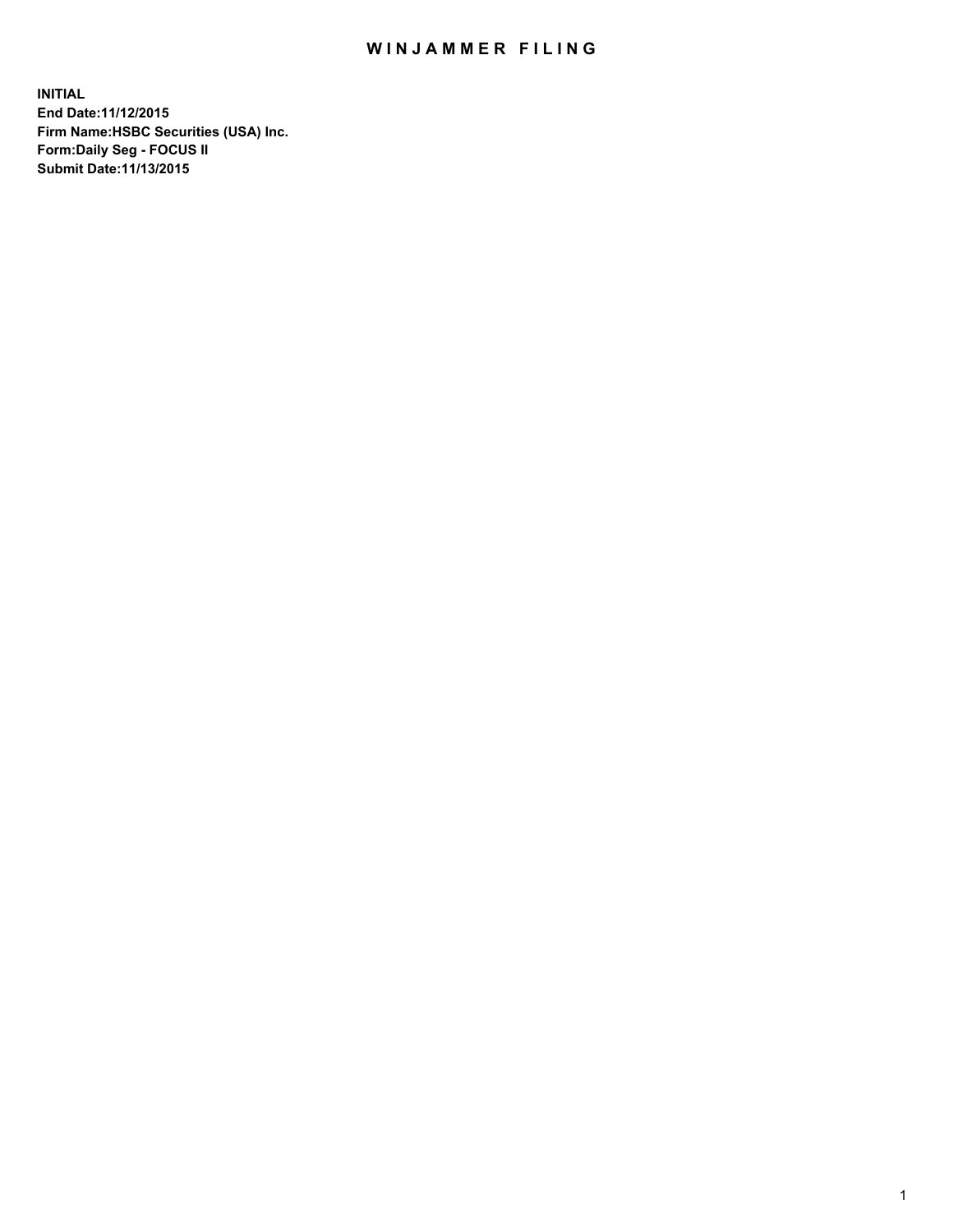## **INITIAL End Date:11/12/2015 Firm Name:HSBC Securities (USA) Inc. Form:Daily Seg - FOCUS II Submit Date:11/13/2015 Daily Segregation - Cover Page**

| Name of Company<br><b>Contact Name</b><br><b>Contact Phone Number</b><br><b>Contact Email Address</b>                                                                                                                                                                                                                          | <b>HSBC Securities (USA) Inc.</b><br>Steven richardson<br>212-525-6445<br>steven.richardson@us.hsbc.com |
|--------------------------------------------------------------------------------------------------------------------------------------------------------------------------------------------------------------------------------------------------------------------------------------------------------------------------------|---------------------------------------------------------------------------------------------------------|
| FCM's Customer Segregated Funds Residual Interest Target (choose one):<br>a. Minimum dollar amount: ; or<br>b. Minimum percentage of customer segregated funds required:%; or<br>c. Dollar amount range between: and; or<br>d. Percentage range of customer segregated funds required between: % and %.                        | 110,000,000<br><u>0</u><br>0 <sub>0</sub><br>0 <sub>0</sub>                                             |
| FCM's Customer Secured Amount Funds Residual Interest Target (choose one):<br>a. Minimum dollar amount: ; or<br>b. Minimum percentage of customer secured funds required:%; or<br>c. Dollar amount range between: and; or<br>d. Percentage range of customer secured funds required between:% and%.                            | 10,000,000<br><u>0</u><br>0 <sub>0</sub><br>0 <sub>0</sub>                                              |
| FCM's Cleared Swaps Customer Collateral Residual Interest Target (choose one):<br>a. Minimum dollar amount: ; or<br>b. Minimum percentage of cleared swaps customer collateral required:% ; or<br>c. Dollar amount range between: and; or<br>d. Percentage range of cleared swaps customer collateral required between:% and%. | 90,000,000<br>0 <sub>0</sub><br>00                                                                      |

Attach supporting documents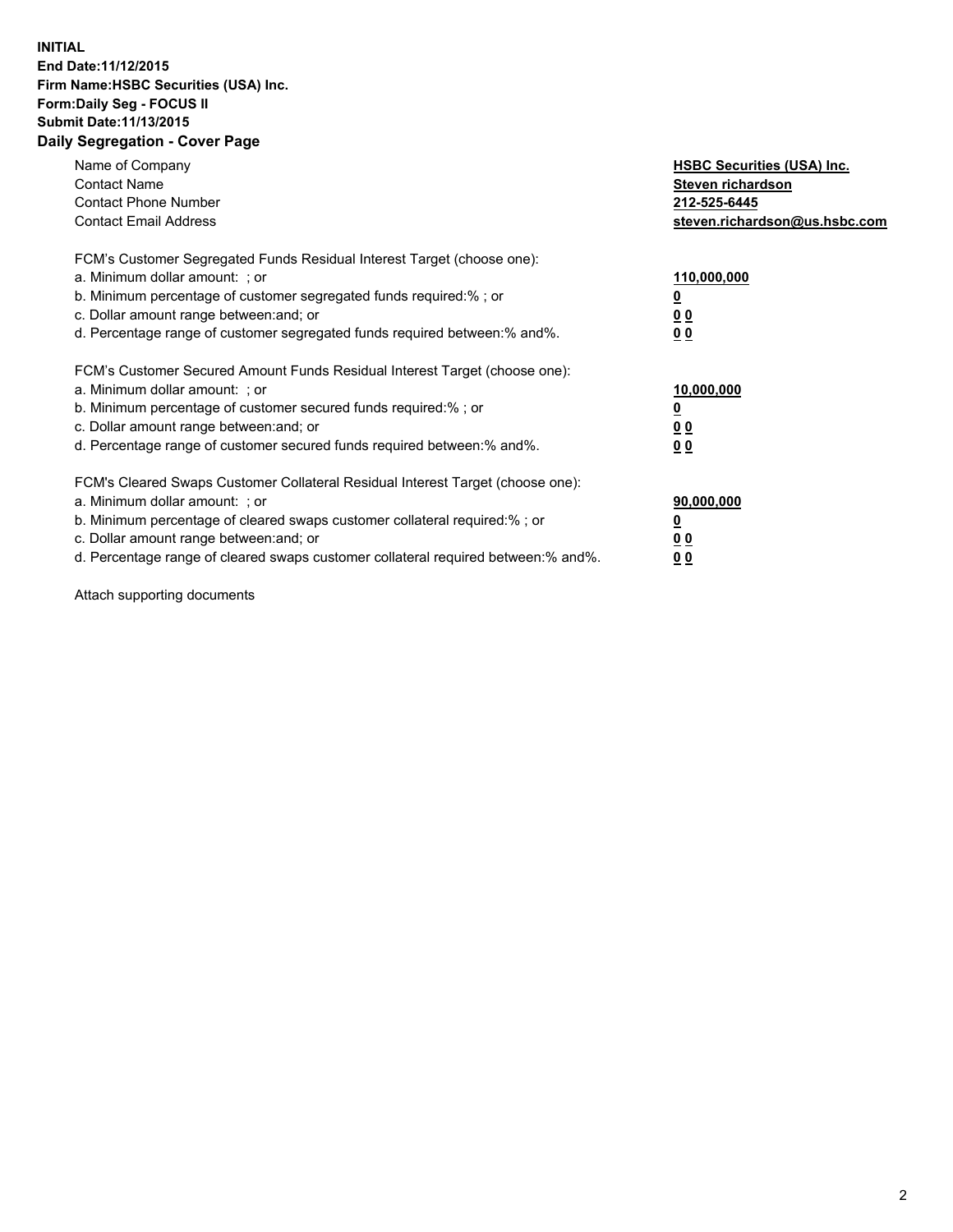**INITIAL End Date:11/12/2015 Firm Name:HSBC Securities (USA) Inc. Form:Daily Seg - FOCUS II Submit Date:11/13/2015 Daily Segregation - Secured Amounts**

## Foreign Futures and Foreign Options Secured Amounts Amount required to be set aside pursuant to law, rule or regulation of a foreign government or a rule of a self-regulatory organization authorized thereunder **0** [7305] 1. Net ledger balance - Foreign Futures and Foreign Option Trading - All Customers A. Cash **68,214,999** [7315] B. Securities (at market) **133,211,509** [7317] 2. Net unrealized profit (loss) in open futures contracts traded on a foreign board of trade **-7,792,822** [7325] 3. Exchange traded options a. Market value of open option contracts purchased on a foreign board of trade **0** [7335] b. Market value of open contracts granted (sold) on a foreign board of trade **0** [7337] 4. Net equity (deficit) (add lines 1. 2. and 3.) **193,633,686** [7345] 5. Account liquidating to a deficit and account with a debit balances - gross amount **1,551,071** [7351] Less: amount offset by customer owned securities **-1,551,071** [7352] **0** [7354] 6. Amount required to be set aside as the secured amount - Net Liquidating Equity Method (add lines 4 and 5) **193,633,686** [7355] 7. Greater of amount required to be set aside pursuant to foreign jurisdiction (above) or line 6. **193,633,686** [7360] FUNDS DEPOSITED IN SEPARATE REGULATION 30.7 ACCOUNTS 1. Cash in banks A. Banks located in the United States **29,114,467** [7500] B. Other banks qualified under Regulation 30.7 **0** [7520] **29,114,467** [7530] 2. Securities A. In safekeeping with banks located in the United States **84,753,968** [7540] B. In safekeeping with other banks qualified under Regulation 30.7 **0** [7560] **84,753,968** [7570] 3. Equities with registered futures commission merchants A. Cash **0** [7580] B. Securities **0** [7590] C. Unrealized gain (loss) on open futures contracts **0** [7600] D. Value of long option contracts **0** [7610] E. Value of short option contracts **0** [7615] **0** [7620] 4. Amounts held by clearing organizations of foreign boards of trade A. Cash **0** [7640] B. Securities **0** [7650] C. Amount due to (from) clearing organization - daily variation **0** [7660] D. Value of long option contracts **0** [7670] E. Value of short option contracts **0** [7675] **0** [7680] 5. Amounts held by members of foreign boards of trade A. Cash **99,413,247** [7700] B. Securities **48,457,541** [7710] C. Unrealized gain (loss) on open futures contracts **-7,792,822** [7720] D. Value of long option contracts **0** [7730] E. Value of short option contracts **0** [7735] **140,077,966** [7740] 6. Amounts with other depositories designated by a foreign board of trade **0** [7760] 7. Segregated funds on hand **0** [7765] 8. Total funds in separate section 30.7 accounts **253,946,401** [7770] 9. Excess (deficiency) Set Aside for Secured Amount (subtract line 7 Secured Statement Page 1 from Line 8) **60,312,715** [7380]

10. Management Target Amount for Excess funds in separate section 30.7 accounts **10,000,000** [7780]

11. Excess (deficiency) funds in separate 30.7 accounts over (under) Management Target **50,312,715** [7785]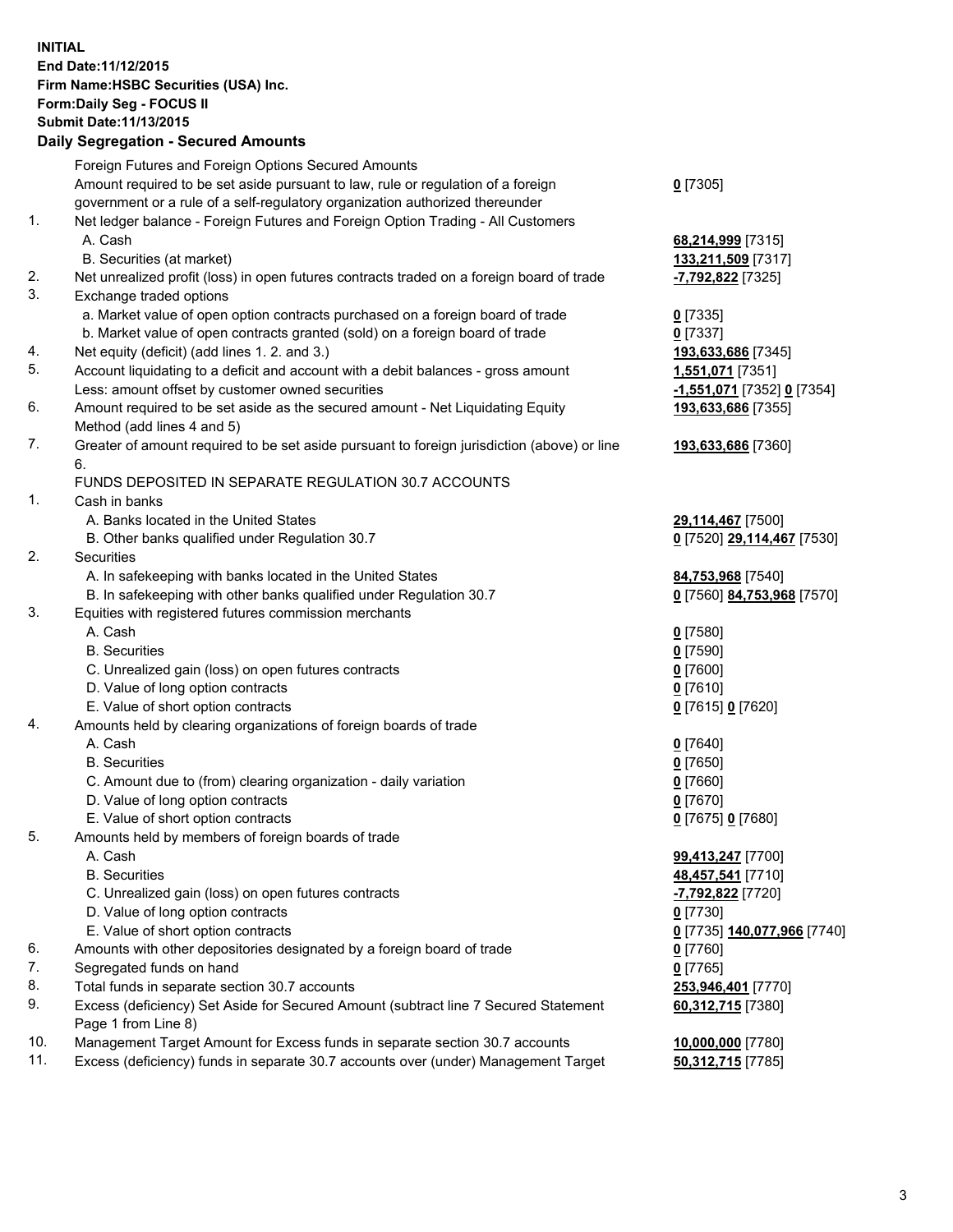**INITIAL End Date:11/12/2015 Firm Name:HSBC Securities (USA) Inc. Form:Daily Seg - FOCUS II Submit Date:11/13/2015 Daily Segregation - Segregation Statement** SEGREGATION REQUIREMENTS(Section 4d(2) of the CEAct) 1. Net ledger balance A. Cash **-265,490,088** [7010] B. Securities (at market) **1,001,635,495** [7020] 2. Net unrealized profit (loss) in open futures contracts traded on a contract market **459,232,746** [7030] 3. Exchange traded options A. Add market value of open option contracts purchased on a contract market **159,425,871** [7032] B. Deduct market value of open option contracts granted (sold) on a contract market **-46,305,177** [7033] 4. Net equity (deficit) (add lines 1, 2 and 3) **1,308,498,847** [7040] 5. Accounts liquidating to a deficit and accounts with debit balances - gross amount **18,257,842** [7045] Less: amount offset by customer securities **-18,257,791** [7047] **51** [7050] 6. Amount required to be segregated (add lines 4 and 5) **1,308,498,898** [7060] FUNDS IN SEGREGATED ACCOUNTS 7. Deposited in segregated funds bank accounts A. Cash **120,283,787** [7070] B. Securities representing investments of customers' funds (at market) **0** [7080] C. Securities held for particular customers or option customers in lieu of cash (at market) **262,368,596** [7090] 8. Margins on deposit with derivatives clearing organizations of contract markets A. Cash **27,263,109** [7100] B. Securities representing investments of customers' funds (at market) **159,566,139** [7110] C. Securities held for particular customers or option customers in lieu of cash (at market) **739,266,899** [7120] 9. Net settlement from (to) derivatives clearing organizations of contract markets **-37,131,718** [7130] 10. Exchange traded options A. Value of open long option contracts **159,425,871** [7132] B. Value of open short option contracts **-46,305,177** [7133] 11. Net equities with other FCMs A. Net liquidating equity **49,518,235** [7140] B. Securities representing investments of customers' funds (at market) **0** [7160] C. Securities held for particular customers or option customers in lieu of cash (at market) **0** [7170] 12. Segregated funds on hand **0** [7150] 13. Total amount in segregation (add lines 7 through 12) **1,434,255,741** [7180] 14. Excess (deficiency) funds in segregation (subtract line 6 from line 13) **125,756,843** [7190] 15. Management Target Amount for Excess funds in segregation **110,000,000** [7194] **15,756,843** [7198]

16. Excess (deficiency) funds in segregation over (under) Management Target Amount Excess